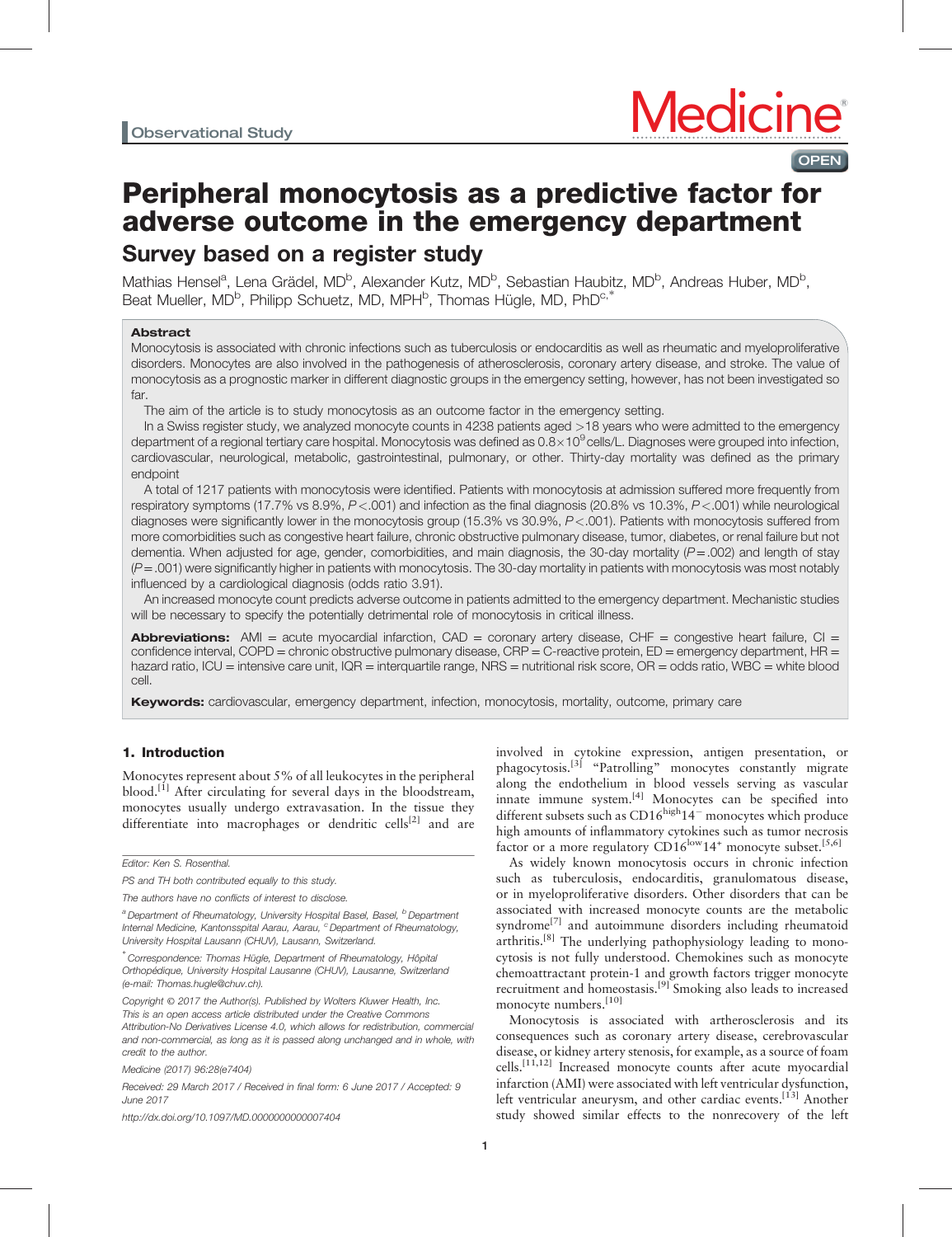ventricular function after reperfused AMI.<sup>[14]</sup> To this end, monocytosis has been identified as an independent risk factor for myocardial infarction or cerebral arterial disease.<sup>[15]</sup> The level of the National Institutes of Health Stroke Scale on stroke patients correlates with the amount of monocytes.<sup>[\[16\]](#page-6-0)</sup>

So far, the prognostic value of monocytosis in the emergency setting has not been investigated although monocyte numbers usually are assessed in routine blood tests. In this Swiss register study we have analyzed monocytes counts in patients admitted to the emergency department as a predictive factor for survival and hospital stay.

# 2. Methods

#### 2.1. Study design and setting

This is an observational, prospective cohort study. Between March 2013 and February 2014, consecutive adult medical patients were included upon hospital admission in the emergency department into the quality-control TRIAGE project. This project's main aim is to optimize the triage and patient flow of adult patients with medical emergency.<sup>[\[17\]](#page-6-0)</sup>

As an observational quality control study, the Institutional Review Board (IRB) of the Canton of Aargau has approved the study and waived the need for informed consent (EK 2012/059).

#### 2.2. Patient population and management

Adult in-patients with an acute medical illness were included in this study; children and surgical patients were excluded. We collected pertinent clinical information, including sociodemographic characteristics, main medical diagnosis, and comorbidities at hospital admission using the information routinely gathered from the hospital electronic medical system for coding of diagnosis-related group codes. This already available information supported the reliable assessment of baseline characteristics and different patient outcomes. Clinical information and patient outcomes were assessed until hospital discharge and structured patient interviews were conducted via telephone 30 days after hospital admission to assess information about different clinical and functional outcome measures such as location after discharge, quality of life, performance of activities of daily living, hospital readmission, and mortality. If a patient could not be reached, we contacted the family or the general practitioner to assess vital status.

#### 2.3. Main diagnosis and comorbidities

Patients were divided into main diagnosis groups including infections, cardiovascular diseases, metabolic diseases, cancer, neurological disorders, digestive tract diseases, pulmonary diseases, and other disease. We also defined the following comorbidity groups: congestive heart failure, chronic obstructive pulmonary disease (COPD), dementia, diabetes mellitus, tumor, renal failure, and obesity.

## 2.4. Outcomes

Our primary outcomes were 30-day mortality, in-hospital mortality, length of stay, intensive care unit (ICU) admission, and rate of 30-day readmission assessed during the hospital stay and by telephone interviews at day 30.

Secondary outcomes included functional impairment and quality of life. Performance of daily living was measured by

the Barthel index. We defined functional impairment as a Barthel index<95 points. In order to assess quality of life, we used the standardized measure of health EQ-5D including a descriptive system with 5 dimensions (mobility, self-care, usual activities, pain/discomfort, anxiety/depression). These results were displayed as 2 levels, "impairments" or "no impairments."

# 2.5. Assessment of monocyte count and definition of monocytosis

Monocytes were counted using the automated hematology analyzer Sysmex XN or by hand in case of discrepancy. The Sysmes XN uses fluorescence and the SAFLAS method (Sysmes adaptive Flagging Algorithm based on Shape-recognition) for monocyte recognition.

The cut off for monocytosis was defined as  $0.8 \times 10^9$ /L blood, which is according to common literature. Monocytopenia was defined as  $0.3 \times 10^9$  cells/L blood. Both thresholds were tested in this cohort regarding the 30-day mortality.

#### 2.6. Statistical analysis

Categorical variables are expressed as percentages and counts or vice versa and continuous variables as medians (interquartile ranges: 25th–75th percentiles), unless stated otherwise. Frequency comparison was done by the  $\chi^2$  test. For all binary endpoints, logistic models with odds ratios (OR) and 95% confidence intervals (95% CI) were used. For time to hospital discharge, Cox regression models with hazard ratios (HR) were calculated. To adjust for possible confounds, we used 3 statistical models: model 1 for age and gender; model 2 for age, gender, and comorbidities; and model 3 for age, gender, comorbidities, and main diagnosis.

We evaluated the association between monocyte count and outcomes in the overall population as well as within different predefined subgroups based on gender, age (cut off 75 years) and main medical diagnosis. Evidence of effect modification within these subgroups was assessed by including interaction terms into the statistical models. A P value  $\langle .05 \rangle$  (for a 2-sided test) was considered statistically significant. All statistical analyses were performed with STATA 12.1 (Stata Corp, College Station, TX).

#### 3. Results

#### 3.1. Patient characteristics and comorbidities

The mean age in patients with monocytosis was higher compared to patients with normal monocyte counts (66 vs 61 years,  $P < .001$ , [Table 1](#page-2-0)) and there were more male patients in the monocytosis group (65.7% vs 51.4%,  $P < .001$ ). The nutritional risk status was higher in patients with monocytosis  $(P=.001)$ and accordingly, patients with monocytosis had lower albumin values ( $P = .001$ ). Serum creatinine ( $P = .001$ ), CRP ( $P = .001$ ), and blood leukocyte count were also higher in the monocytosis group ( $P = .001$ ). Diabetes ( $P = .002$ ), tumor ( $P < .001$ ), heart failure ( $P = .022$ ), COPD ( $P < .001$ ), renal failure ( $P < .001$ ), and obesity  $(P < .001)$  were more prevalent in patients with monocytosis. Conversely, dementia was not more frequently observed in monocytosis  $(P=.086)$ .

#### 3.2. Symptoms and diagnosis

At admission, neurological symptoms (16.4% vs 29.7%,  $P < .001$ ) and thoracic pain (14.9% vs 16.9%,  $P < .001$ ) were lower in the monocytosis group whereas respiratory symptoms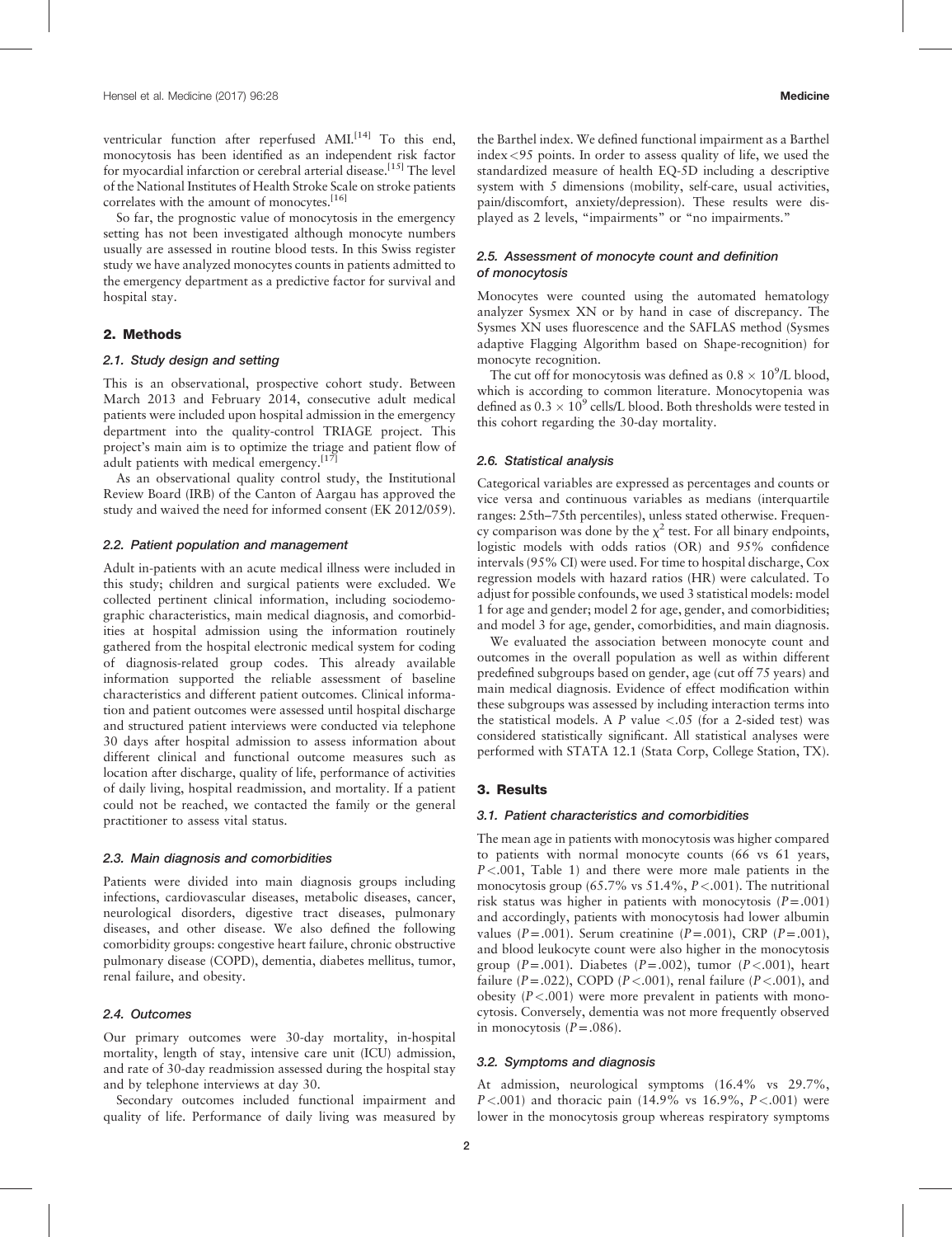<span id="page-2-0"></span>Table 1

Patient characteristics overall and according to monocyte count (counts per liter blood stated).

|                                             | <b>Overall</b>    | $0.3 - 0.8 \times 10^9$ /L | $> 0.8 \times 10^9$ /L |         |
|---------------------------------------------|-------------------|----------------------------|------------------------|---------|
| n                                           | 4238              | 2708                       | 1217                   | P value |
| Age, median (IQR)                           | 63 (46, 75)       | 61 (44, 75)                | 66 (50, 77)            | < 0.001 |
| Female gender, n (%)                        | 1888 (44.6%)      | 1315 (48.6%)               | 418 (34.3%)            | < .001  |
| Male gender, n (%)                          | 2350 (55.4%)      | 1393 (51.4%)               | 799 (65.7%)            | < .001  |
| NRS $<$ 3, n (%)                            | 1165 (27.5%)      | 678 (25.0%)                | 400 (32.9%)            | < 0.001 |
| NRS $\geq 3$ , n (%)                        | 375 (8.9%)        | 186 (6.9%)                 | 128 (10.5%)            |         |
| NRS not assessed, n (%)                     | 2698 (63.7%)      | 1844 (68.1%)               | 689 (56.6%)            |         |
| Initial blood biomarkers, median (IQR)      |                   |                            |                        |         |
| Albumin, g/L                                | 37.7 (34, 40.7)   | 38.4 (35.3, 41.0)          | 36.4 (32.1, 39.7)      | < 0.001 |
| Creatinine, pmol/L                          | 85 (70, 105)      | 82 (68, 100)               | 91 (76, 116)           | < .001  |
| Calcium, mmol/L                             | 2.26 (2.19, 2.35) | 2.25 (2.18, 2.33)          | 2.29 (2.21, 2.39)      | < .001  |
| CRP, mg/L                                   | 17.9 (6.9, 68.9)  | 12 (6, 36)                 | 34 (10, 110)           | < .001  |
| WBC, g/L                                    | 8.5(6.7, 11.0)    | 7.8(6.4, 9.4)              | 11.5 (9.3, 14.2)       | < 0.001 |
| Location after hospital/ED discharge, n (%) |                   |                            |                        |         |
| Home                                        | 1635 (38.6%)      | 998 (36.9%)                | 513 (42.2%)            | .006    |
| Other hospital                              | 224 (5.3%)        | 151 (5.6%)                 | 59 (4.8%)              | .51     |
| Nursing home                                | 172 (4.1%)        | 107 (4.0%)                 | 48 (3.9%)              | .44     |
| Rehabilitation clinic                       | 197 (4.7%)        | 120 (4.4%)                 | 58 (4.8%)              | .42     |
| Other or unknown                            | 1897 (44.8%)      | 1283 (47.4%)               | 499 (41.0%)            | < .001  |
| In-hospital death                           | 113 (2.7%)        | 49 (1.8%)                  | 40 (3.3%)              | < .001  |
| Comorbidities, n (%)                        |                   |                            |                        |         |
| <b>Diabetes</b>                             | 609 (14.4%)       | 357 (13.2%)                | 211 (17.3%)            | .002    |
| Tumor                                       | 630 (14.9%)       | 315 (11.6%)                | 200 (16.4%)            | < .001  |
| Congestive heart failure                    | 250 (5.9%)        | 140 (5.2%)                 | 90 (7.4%)              | .022    |
| COPD                                        | 204 (4.8)         | 107 (4.0%)                 | 83 (6.8%)              | < .001  |
| Dementia                                    | 130 (3.1%)        | 84 (3.1%)                  | 38 (3.1%)              | .86     |
| Renal failure                               | 630 (14.9%)       | 344 (12.7%)                | 229 (18.8%)            | < 0.001 |
| Obesity                                     | 518 (12.2)        | 313 (11.6%)                | 181 (14.9%)            | < .001  |
| Main diagnosis, n (%)                       |                   |                            |                        |         |
| Infection                                   | 604 (14.3%)       | 278 (10.3%)                | 253 (20.8%)            | < 0.001 |
| Cardiovascular                              | 944 (22.3%)       | 637 (23.5%)                | 272 (22.4%)            | < 0.001 |
| Metabolic                                   | 59 (1.4%)         | 35 (1.3%)                  | 21 (1.7%)              | .45     |
| Cancer                                      | 213 (5.0%)        | 90 (3.3%)                  | 68 (5.6%)              | < .001  |
| Neurological                                | 1080 (25.5%)      | 838 (30.9%)                | 186 (15.3%)            | < .001  |
| Gastrointestinal                            | 457 (10.8%)       | 250 (9.2%)                 | 167 (13.7%)            | < 0.001 |
| Pulmonary                                   | 157 (3.7%)        | 78 (2.9%)                  | 70 (5.8%)              | < .001  |
| Other                                       | 724 (17.1%)       | 502 (18.5%)                | 180 (14.8%)            | .003    |
| Main symptom at ED admission, n (%)         |                   |                            |                        |         |
| Fever                                       | 237 (5.6%)        | 103 (3.8%)                 | 89 (7.3%)              | < 0.001 |
| Diarrhea, vomitus, dysuria                  | 265 (6.3%)        | 138 (5.1%)                 | 92 (7.6%)              | < 0.001 |
| Nonthoracic pain                            | 641 (15.1%)       | 413 (15.3%)                | 173 (14.2%)            | .32     |
| Thoracic pain                               | 659 (15.6%)       | 457 (16.9%)                | 181 (14.9%)            | < .001  |
| Neurological symptoms                       | 1060 (25.0%)      | 804 (29.7%)                | 199 (16.4%)            | < 0.001 |
| Respiratory symptoms                        | 487 (11.5%)       | 240 (8.9%)                 | 215 (17.7%)            | < 0.001 |
| Worsening of general condition              | 232 (5.5%)        | 116 (4.3%)                 | 89 (7.3%)              | < .001  |
| Gastrointestinal bleeding                   | 101 (2.4%)        | 64 (2.4%)                  | 32 (2.6%)              | .56     |
| Other symptom                               | 556 (13.1%)       | 373 (13.8%)                | 147 (12.1%)            | .24     |

COPD=chronic obstructive pulmonary disease, CRP=C-reactive protein, ED=emergency department, IQR=interquartile range, NRS=nutritional risk score, WBC=white blood cell.

were more frequent (17.7% vs  $8.9\%, P < .001$ ). Nonthoracic pain  $(14.2\% \text{ vs } 15.3\%, P=.32)$  pain was similar. Worsening of the general condition (7.3% vs  $4.3\%$ ,  $P < .001$ ) and fever (7.3% vs 3.8%, P<.001) were also more likely in the monocytosis group.

# 3.3. Mortality, length of hospitalization and functional impairment

In terms of diagnosis which let to hospital admission, neurologic disorders were identified in 15.3% versus 30.9% ( $P < .001$ ) of the cases. Cardiovascular diagnosis as a reason for admission was similar in monocytosis in 22.4% versus  $23.5\%$  ( $P < .001$ ) in patients with a normal monocyte count. The most notable increase was observed in the diagnosis of infection (20.8% vs 10.3%,  $P < .001$ ). Gastrointestinal (13.7% vs 9.2%,  $P < .001$ ), pulmonary  $(5.8\% \text{ vs } 2.9\%, P < .001)$ , or cancer  $(5.6\% \text{ vs } 3.3\%, P < .001)$ diagnosis were higher in the monocytosis group.

We studied mortality and length of hospitalization in different models [\(Table 2](#page-3-0)). Adjusted for age and gender, 30-day mortality  $(P < .001)$ , length of stay  $(P < .001)$ , and ICU admission  $(P = .020)$ were significantly higher in patients with monocytosis while inhospital mortality  $(P=.088)$  and rate of 30-day admission  $(P=.100)$  were similar. When adjusted for age, gender, comorbidities, and main diagnosis, 30-day mortality  $(P=.002)$ and length of stay  $(P=.001)$  remained significant. In a subgroup analysis, the 30-day mortality was mostly influenced by cardiologic diagnosis (OR 3.91, [Table 3](#page-3-0)) but without a significant effect modification. Conversely, there were no differences of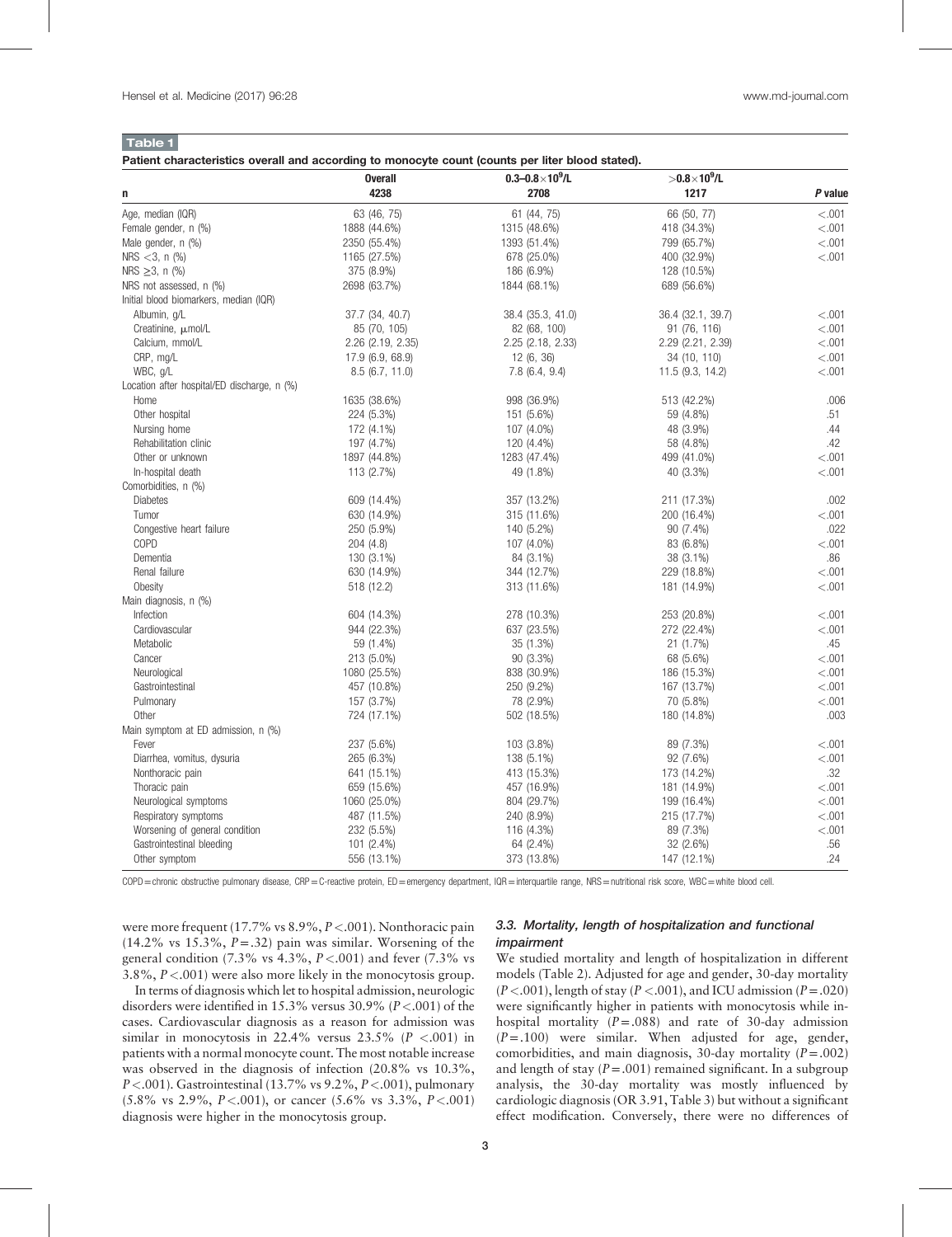# <span id="page-3-0"></span>Table 2

# Primary outcomes baseline overall and according to monocyte count.

| n                               | <b>Overall</b><br>4238 | <b>Monocytosis</b><br>$> 0.8\times10^9$ /L<br>1217 | Unadjusted OR /<br>HR $(95\%$ CI), P value | Model 1                    | Model 2                       | Model 3                         |
|---------------------------------|------------------------|----------------------------------------------------|--------------------------------------------|----------------------------|-------------------------------|---------------------------------|
| 30-day mortality, n (%)         | $218(5.1\%)$           | $90(7.4\%)$                                        | $2.24(1.66-3.02), < 0.01$                  | 1.85 (1.36–2.52), <.001    | $1.71(1.25 - 2.35)$ , 001     | $1.69$ $(1.22 - 2.35)$ , $.002$ |
| In-hospital mortality, n (%)    | 113 (2.8%)             | 40 (3.3%)                                          | 1.84 (1.20-2.81), .005                     | 1.46 (0.95—2.24), .088     | 1.31 (0.84–2.04), .232        | 1.25 (0.79 - 1.98), .330        |
| Length of stay (median, IQR)    | 3(1, 7)                | 4(1, 7)                                            | $0.86$ $(0.79 - 0.94)$ , $.001$            | $0.86$ (0.79-0.94), $.001$ | $0.88$ (0.80 $-0$ .96), .004  | $0.85(0.78 - 0.93)$ , 001       |
| ICU admission, n (%)            | 166 (3.9%)             | 60 (4.9%)                                          | 1.62 (1.15-2.27), .005                     | 1.51 (1.07-2.11), .020     | $1.44$ $(1.02 - 2.03)$ , .040 | 1.40 (0.99-1.99), 060           |
| Readmission, n (%)              |                        |                                                    |                                            |                            |                               |                                 |
| No 30-day readmission           | 3406 (80.4%)           | 957 (78.6%)                                        |                                            |                            |                               |                                 |
| 30-day readmission              | 414 (9.8%)             | 129 (10.6%)                                        | .21 (0.96-1.52), .095)                     | 1.21 (0.96-1.52),.100)     | $1.18(0.94 - 1.49)$ , .157    | $1.22(0.96 - 1.54), .100$       |
| 30-day readmission not assessed | 418 (9.9%)             | 131 (10.8%)                                        |                                            |                            |                               |                                 |

OR/HR for primary outcomes in patients with a monocyte count  $>$  0.8  $\times$  10<sup>9</sup>/L compared to patients with a normal monocyte count. Adjusted for age /gender (Model 1), age/gender/comorbidities (Model 2), and age/gender/comorbidities/main diagnosis (Model 3).

CI=confidence interval, HR=hazard ratio, ICU=intensive care unit, IQR=interquartile range, OR=odds ratio.

| Table 3            |                  |                                                      |                                 |
|--------------------|------------------|------------------------------------------------------|---------------------------------|
| Subgroup analysis. |                  |                                                      |                                 |
| <b>Outcome</b>     |                  | Monocytosis $>0.8\times10^9$ /L OR (95% CI), P value | P value for effect modification |
| 30-day mortality   | Overall          | 2.24 (1.66-3.02), $<$ 0.01                           |                                 |
|                    | Age              |                                                      | .991                            |
|                    | Age $>75$        | $2.11$ (1.40-3.18), <.001                            |                                 |
|                    | Age $< 75$       | 2.22 (1.34-3.29), .001                               |                                 |
|                    | Gender           |                                                      | .836                            |
|                    | Female           | 2.05 (1.21-3.45), 007                                |                                 |
|                    | Male             | $2.19$ (1.51-3.17), <.001                            |                                 |
|                    | Diagnosis        |                                                      |                                 |
|                    | Infection        | 1.26 (0.62-2.58), .523                               | .095                            |
|                    | Cardiovascular   | $3.91(1.87 - 8.18), < 0.01$                          | .102                            |
|                    | Metabolic        | $0.53$ $(0.05 - 5.49)$ , .597                        | .222                            |
|                    | Cancer           | 2.18 (1.07-4.47), .033                               | .893                            |
|                    | Neurological     | 2.10 (1.07-4.11), .031                               | .83                             |
|                    | Gastrointestinal | $0.49(0.13 - 1.83)$ , .290                           | .017                            |
|                    | Pulmonary        | 1.92 (0.44-8.36), .383                               | .834                            |
|                    | Other            | 5.79 (1.72-19.47), .005                              | .103                            |
| ICU admission      | Overall          | $1.62$ (1.15-2.27), .005                             |                                 |
|                    | Age, years       |                                                      | .021                            |
|                    | Age $>75$        | $0.76$ $(0.36 - 1.61)$ , $.475$                      |                                 |
|                    | Age $<$ 75       | $2.05(1.40-3.02), < 0.01$                            |                                 |
|                    | Gender           |                                                      | .765                            |
|                    | Female           | $1.65(0.89 - 3.05), .110$                            |                                 |
|                    | Male             | 1.47 (0.98-2.22), .064                               |                                 |
|                    | Diagnosis        |                                                      |                                 |
|                    | Infection        | $2.25(0.76 - 6.67), .144$                            | .582                            |
|                    | Cardiovascular   | 2.22 (1.28-3.84), .005                               | .177                            |
|                    | Metabolic        | 1.70 (0.10-28.70), .713                              | .973                            |
|                    | Cancer           | Omitted                                              |                                 |
|                    | Neurological     | $0.49(0.15 - 1.64)$ , 249                            | .039                            |
|                    | Gastrointestinal | 3.60 (0.92-14.13), .066                              | .245                            |
|                    | Pulmonary        | $0.97$ $(0.33 - 2.83)$ , $.959$                      | .37                             |
|                    | Other            | 1.27 (0.44-3.72), .656                               | .665                            |
| 30-day readmission | Overall          | 1.21 (0.96-1.52), .095                               |                                 |
|                    | Age, years       |                                                      | .654                            |
|                    | Age $>75$        | $1.34$ (0.83-2.15), .220                             |                                 |
|                    | Age $<$ 75       | 1.19 (0.92-1.54), 193                                |                                 |
|                    | Gender           |                                                      | .623                            |
|                    | Female           | 1.29 (0.89-1.86), .173                               |                                 |
|                    | Male             | 1.15 (0.86-1.53), .345                               |                                 |
|                    | Diagnosis        |                                                      |                                 |
|                    | Infection        | 1.28 (0.70-2.35), 424                                | .88                             |
|                    | Cardiovascular   | 1.70 (1.09-2.65), 019                                | .088                            |
|                    | Metabolic        | $1.61$ $(0.32 - 8.17)$ , .567                        | .731                            |

(continued )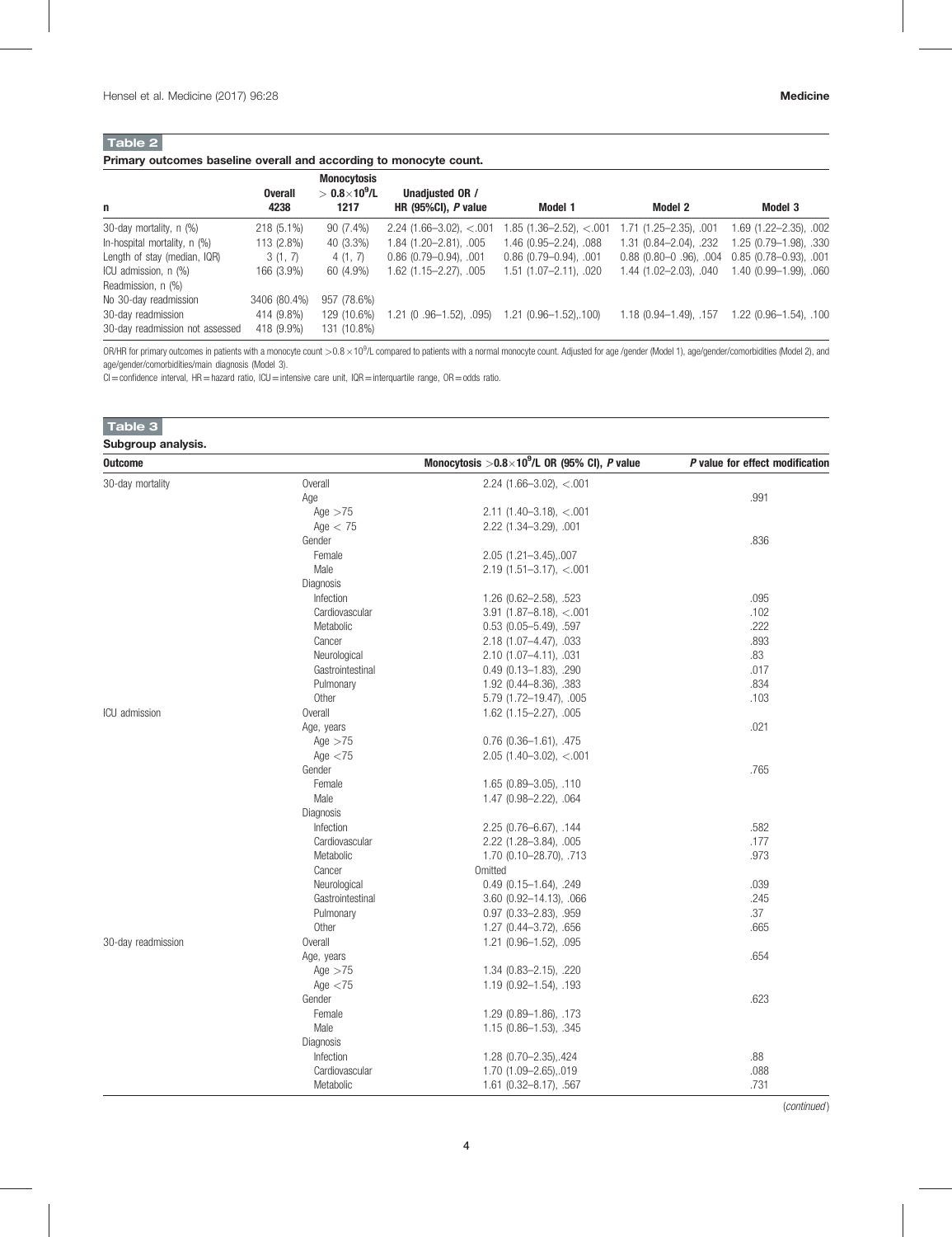| ш |  |
|---|--|

| <b>Outcome</b>                      |                   | Monocytosis $>0.8\times10^9$ /L OR (95% CI), P value | P value for effect modification |
|-------------------------------------|-------------------|------------------------------------------------------|---------------------------------|
|                                     | Cancer            | $0.95(0.31 - 2.90), .926$                            | .659                            |
|                                     | Neurological      | $0.71$ $(0.38 - 1.34)$ , .293                        | .068                            |
|                                     | Gastrointestinal  | 2.03 (1.03-4.03), .042                               | .122                            |
|                                     | Pulmonary         | 1.08 (0.39-2.99), .887                               | .825                            |
|                                     | Other             | $0.95(0.54 - 1.67), .853$                            | .344                            |
| Functional impairment (Barthel <95) | Overall           | $1.24$ $(1.01 - 1.53)$ , .04                         |                                 |
|                                     | Age, years        |                                                      | .117                            |
|                                     | Age $>75$         | $0.98$ $(0.73 - 1.33)$ , $.912$                      |                                 |
|                                     | Age $<$ 75        | 1.39 (1.02-1.88), .036                               |                                 |
|                                     | Gender            |                                                      | .249                            |
|                                     | Female            | $1.46$ (1.07-2.01), .018                             |                                 |
|                                     | Male              | $1.14$ (0.87-1.51), .340                             |                                 |
|                                     | Diagnosis         |                                                      |                                 |
|                                     | Infection         | $0.77$ (0.48-1.24), .282                             | .048                            |
|                                     | Cardiovascular    | 1.47 (0.92-2.37), .111                               | .426                            |
|                                     | Metabolic         | 1.82 (0.11-31.03), .678                              | .791                            |
|                                     | Cancer            | $1.24$ (0.51-3.02), .640                             | .986                            |
|                                     | Neurological      | $1.55(1.02 - 2.36), .042$                            | .451                            |
|                                     | Gastrointestinal  | $0.72$ $(0.35 - 1.48)$ , .367                        | .105                            |
|                                     | Pulmonary         | $0.95$ $(0.38 - 2.38)$ , 921                         | .574                            |
|                                     | Other             | 2.18 (1.24-3.83), .007                               | .033                            |
| Length of stay                      | Overall           | $0.86$ (0.79-0.94), .001                             |                                 |
|                                     | Age, years        |                                                      | .079                            |
|                                     | Age $>75$         | $0.96$ $(0.82 - 1.12)$ , .605                        |                                 |
|                                     | Age $<$ 75        | $0.82$ (0.74-0.92), <.001                            |                                 |
|                                     | Gender            |                                                      | .749                            |
|                                     | Female            | $0.87$ (0.75-1.01), .063                             |                                 |
|                                     | Male              | $0.85$ (0.76-0.95), .006                             |                                 |
|                                     | Diagnosis         |                                                      |                                 |
|                                     | Infection         | $0.94$ (0.76-1.17), .587                             | .398                            |
|                                     | Cardiovascular    | $0.90$ $(0.75 - 1.09)$ , .289                        | .591                            |
|                                     | Metabolic         | $0.64$ $(0.32 - 1.28)$ , .211                        | .542                            |
|                                     | Cancer            | $0.86$ (0.58-1.26), .426                             | .992                            |
|                                     | Neurological      | $0.76$ (0.61-0.94), .012                             | .444                            |
|                                     | Gastrointestinal  | $0.78$ $(0.61 - 1.01)$ , $.055$                      | .32                             |
|                                     | Pulmonary         | $0.90$ $(0.61 - 1.33)$ , .603                        | .901                            |
|                                     | 0 <sub>thor</sub> | $0.06$ $(0.67 + 11)$ $0.54$                          | OQA                             |

 $Cl =$ confidence interval, HR = hazard ratio,  $ICU =$ intensive care unit,  $OR =$ odds ratio.

clinical functional impairment in the monocytosis versus normal monocyte count group ([Table 4](#page-5-0)).

#### 3.4. Functional impairment of patients

No differences were found in patients with monocytosis regarding functional impairment in terms of mobility  $(P=.575)$ , usual activities ( $P = .256$ ), self care ( $P = .879$ ), pain or discomfort  $(P=.366)$ , or anxiety  $(P=.079)$  [\(Table 4](#page-5-0)).

#### 4. Discussion

Despite the profound knowledge in monocyte biology, surprisingly little is known about monocytosis in the clinical setting. In this large survey, we identified peripheral blood monocytosis as a negative prognostic marker in the emergency setting. This is in line with a plethora of previous studies showing that activation of the innate immune system may be detrimentally associated with critical illness.[\[18\]](#page-6-0) Monocytes are a major source of oxidative stress and thus can trigger organ damage under certain  $circumstances.<sup>[19]</sup> Unfortunately, we could not specify the$  $circumstances.<sup>[19]</sup> Unfortunately, we could not specify the$  $circumstances.<sup>[19]</sup> Unfortunately, we could not specify the$ monocyte subsets in this study. The role of the 'inflammatory'

CD14<sup>++</sup>CD16<sup>-</sup> monocyte subset would be interesting and important in order to understand the mechanism of monocytes Other 0.86 (0.67–1.11), .254 .834

in critical illness.[\[20\]](#page-6-0) Patients with monocytosis had more often respiratory symptoms and suffered from infection than individuals with normal monocyte counts. In part this might be related to the higher number of COPD patients in this group and indicates that smoking, which was not assessed in this study, triggers monocytosis. It can however be postulated that lung impairment, most likely due to infection, is a main stimulator of monocytosis. Fever, which was also associated with monocytosis in this study, further indicates that a potentially unspecific systemic inflammatory response is involved in monocytosis. Why neurologic diagnosis inversely correlated with monocytosis is unclear and surprising. Prior studies have shown an association between monocytes and cerebral vascular disease.<sup>[\[16\]](#page-6-0)</sup> Potentially, patrolling monocytes at the inner side of the vessel wall behave differently in blood–brain barrier than in the rest of the circulation.

In contrast, cardiovascular diagnoses were the strongest influence for the 30-day mortality in patients with monocytosis. This is in line with previous studies showing that monocytosis is also involved in the pathogenesis of atherosclerosis. Apart from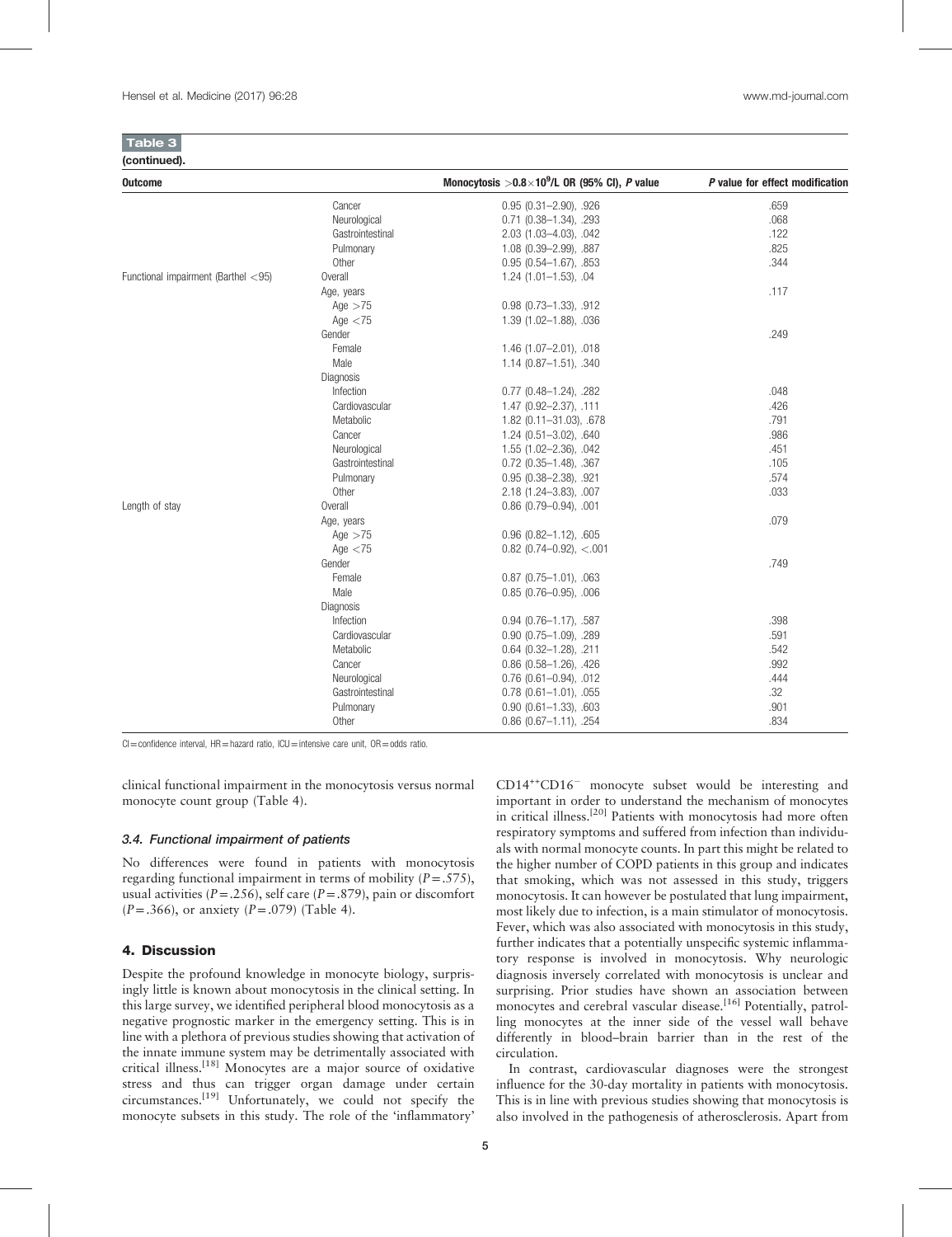#### <span id="page-5-0"></span>Table 4

Secondary outcomes baseline overall and according to monocyte count. OR/HR for primary outcomes in patients with a monocyte count  $>$  0.8 $\times$  10 $^9$ /L compared to patients with a normal monocyte count. Adjusted for age /gender (Model 1), age/gender/comorbidities (Model 2), and age/gender/comorbidities/main diagnosis (Model 3).

| n                               | <b>Overall</b><br>4238 | <b>Monocytosis</b><br>$>$ 0.8 $\times$ 10 <sup>9</sup> /L<br>1217 | Unadjusted OR /<br>HR $(95\%$ CI), P value | Model 1 | Model 2                                                                  | Model 3                       |
|---------------------------------|------------------------|-------------------------------------------------------------------|--------------------------------------------|---------|--------------------------------------------------------------------------|-------------------------------|
| Functional impairment, n (%)    |                        |                                                                   |                                            |         |                                                                          |                               |
| No functional impairment        | 3,448 (81.4%)          | 950 (78.1%)                                                       |                                            |         |                                                                          |                               |
| (Barthel $>95\%$ )              |                        |                                                                   |                                            |         |                                                                          |                               |
| Functional impairment           | 507 (12.0%)            | 158 (13.0%)                                                       | $1.24(1.01 - 1.53)$ , 04                   |         | 1.11 (0.89–1.38), .340 1.08 (0.87–1.36), .481 1.13 (0.89–1.42), .316     |                               |
| (Barthel $<$ 95%)               |                        |                                                                   |                                            |         |                                                                          |                               |
| Barthel not assessed            | 283 (6.7%)             | 109 (9.0%)                                                        |                                            |         |                                                                          |                               |
| Mobility, n (%)                 |                        |                                                                   |                                            |         |                                                                          |                               |
| No mobility limitation          | 1329 (31.4%)           | 405 (33.3%)                                                       |                                            |         |                                                                          |                               |
| Mobility limitation             | 341 (8.1%)             | 98 (8.1%)                                                         | $0.93$ $(0.71 - 1.21)$ , .575              |         | $0.94$ (0.72-1.23), .660  0.91 (0.69-1.19), .481  0.89 (0.67-1.19), .436 |                               |
| Mobility not assessed           | 2568 (60.6%)           | 714 (58.7%)                                                       |                                            |         |                                                                          |                               |
| Usual activities, n (%)         |                        |                                                                   |                                            |         |                                                                          |                               |
| No usual activities limitation  | 1211 (28.6%)           | 378 (31.1%)                                                       |                                            |         |                                                                          |                               |
| Usual activities limitation     | 459 (10.8)             | 125 (24.9%)                                                       | $0.87(0.68 - 1.11)$ , .256                 |         | $0.91(0.71-1.16), .439(0.88(0.68-1.13), .314)$                           | $0.89$ $(0.69 - 1.17)$ , .409 |
| Usual activities not assessed   | 2568 (60.6%)           | 125 (10.3%)                                                       |                                            |         |                                                                          |                               |
| Self-care, n (%)                |                        |                                                                   |                                            |         |                                                                          |                               |
| No self-care problems           | 1433 (33.8%)           | 431 (35.4%)                                                       |                                            |         |                                                                          |                               |
| Self-care problems              | 237 (5.6%)             | 72 (5.9%)                                                         | 1.02 (0.76-1.39), .879                     |         |                                                                          | $0.99(0.71 - 1.39)$ , .952    |
| Self-care not assessed          | 2568 (60.6%)           | 714 (58.7%)                                                       |                                            |         |                                                                          |                               |
| Pain/discomfort, n (%)          |                        |                                                                   |                                            |         |                                                                          |                               |
| No pain/discomfort              | 1121 (26.5%)           | 348 (28.6%)                                                       |                                            |         |                                                                          |                               |
| Pain/discomfort                 | 549 (13.0%)            | 155 (12.7%)                                                       | $0.89$ $(0.72 - 1.13)$ , .366              |         | $0.93(0.74-1.18), .563$ 0.91 $(0.72-1.15), .439$                         | $0.85(0.67 - 1.08)$ , .176    |
| Pain/discomfort not assessed    | 2568 (60.6%)           | 714 (58.7%)                                                       |                                            |         |                                                                          |                               |
| Anxiety/depression, n (%)       |                        |                                                                   |                                            |         |                                                                          |                               |
| No anxiety/depression           | 1255 (29.6%)           | 394 (32.4%)                                                       |                                            |         |                                                                          |                               |
| Anxiety/depression              | 415 (9.8%)             | 109 (9.0%)                                                        | $0.79$ $(0.62 - 1.03)$ , $.079$            |         | $0.84$ (0.65-1.08), .180 0.83 (0.64-1.07), .153                          | $0.87$ (0.67-1.13), .300      |
| Anxiety/depression not assessed | 2568 (60.6%)           | 714 (58.7%)                                                       |                                            |         |                                                                          |                               |
| EQ5D, n (%)                     |                        |                                                                   |                                            |         |                                                                          |                               |
| No EQ5D problems                | 834 (19.7%)            | 271 (22.3%)                                                       |                                            |         |                                                                          |                               |
| EQ5D problems                   | 1005 (23.7%)           | 287 (23.6%)                                                       | $0.86$ (0.71-1.06), .160                   |         | 0.89 (0.72-1.09), .262  0.87 (0.70-1.07), .192  0.86 (0.69-1.07), .176   |                               |
| EQ5D not assessed               | 2399 (56.6%)           | 659 (54.1%)                                                       |                                            |         |                                                                          |                               |
| VAS EQ5D, median (IQR)          | 80 (60, 90)            | 80 (60, 90)                                                       |                                            |         |                                                                          |                               |

 $Cl =$ confidence interval, HR=hazard ratio, IQR=interquartile range, OR=odds ratio, VAS = visual analog scale.

the brain, we postulate that monocytosis is notably toxic to organs affected from atherosclerosis, for example, by increased extravasation or release of cytokines and oxidative stress. Monocytopenia was also associated with an increased 30-mortality (data not shown) in this survey but this mainly affected hematological disorders and was not influenced by cardiovascular diagnoses. Clearly, this study is observational and has several limitations. In this survey we cannot draw conclusions about mechanistic processes and we cannot answer the question whether monocytosis is the cause or just a consequence of adverse outcome. There was no negative effect of monocytosis on functional outcomes such as mobility or pain. We therefore conclude that in case of monocytosis, the activated innate immune system affects organ function, notably in patients with an already impaired cardiovascular system. Mechanistic studies are necessary in order to understand the negative role of monocytosis in critical care and to identify potential new treatment targets such as a monocyte-based immune modulation in critical care.

## **References**

[1] Nichols BA, Bainton DF, Farquhar MG. Differentiation of monocytes. Origin, nature, and fate of their azurophil granules. J Cell Biol 1971; 50:498–515.

- [2] Murray PJ, Wynn TA. Protective and pathogenic functions of macrophage subsets 2011;11:723–37.
- [3] Geissmann F, Manz MG, Jung S, et al. Development of monocytes, macrophages and dendritic cells. Science 2010;327:656–61.
- Lauvau G, Loke P, Hohl TM. Monocyte-mediated defense against bacteria, fungi, and parasites. Semin Immunol 2015;27:397–409.
- [5] Serbina NV, Jia T, Hohl TM, et al. Monocyte-mediated defense against microbial pathogens. Annu Rev Immunol 2008;26:421–52.
- [6] Dutta P, Nahrendorf M. Monocytes in myocardial infarction. Arterioscler Thromb Vasc Biol [Internet] 2015;35:1066–70.
- [7] Dutta P, Nahrendorf M. Regulation and consequences of monocytosis. Immunol Rev 2014;262:167–78.
- [8] Klimek E, Mikolajczyk T, Sulicka J, et al. Blood monocyte subsets and selected cardiovascular risk markers in rheumatoid arthritis of short duration in relation to disease activity. Biomed Res Int 2014;2014: 736853.
- [9] Deshmane SL, Kremlev S, Amini S, et al. Monocyte chemoattractant protein-1 (MCP-1): an overview. J Interf Cytokine Res 2009;29:313–26.
- [10] Corre F, Lellouch J, Schwartz D. Smoking and leucocyte-counts. Lancet 1971;2:632–4.
- [11] Woollard KJ, Geissmann F. Monocytes in atherosclerosis: subsets and functions. Nat Rev Cardiol 2010;7:77–86.
- [12] Chapman CML, Beilby JP, McQuillan BM, et al. Monocyte count, but not C-reactive protein or interleukin-6, is an independent risk marker for subclinical carotid atherosclerosis. Stroke 2004;35:1619–24.
- [13] Maekawa Y, Anzai T, Yoshikawa T, et al. Prognostic significance of peripheral monocytosis after reperfused acute myocardial infarction:a possible role for left ventricular remodeling. J Am Coll Cardiol 2002; 39:241–6.